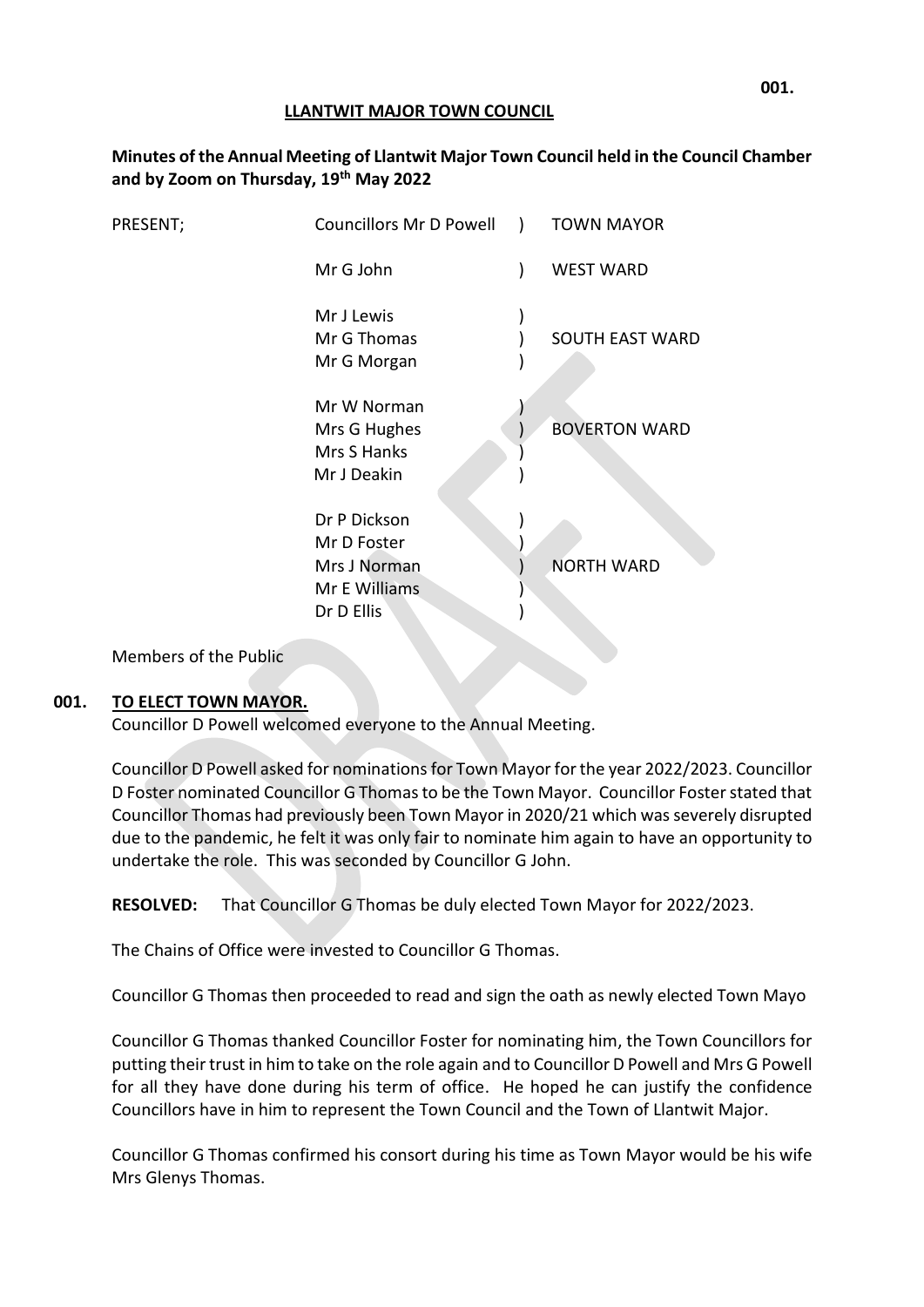Councillor G Thomas presented Councillor D Powell with the heraldic shield and past Mayor's badge.

Councillor D Powell addressed the Meeting. He said that it had been a great honour to be Town Mayor. Covid restriction had made it difficult, but he had enjoyed it immensely, although he will not miss Chairing virtual meetings. Thankfully he had managed to hold one charity event, his tea party, unfortunately other planned events had been cancelled due to the pandemic and he had not managed to hold his Civic Service, which was a big disappointment. His biggest highlight had been attending the Battle of Britain event at Cardiff City Hall, where he was very honoured to represent Llantwit Major.

He felt that the Town Council during his term had achieved a lot, including the sound system in Llantonian Hall, new fire alarm in sports pavilion, new ornate benches in front of the Cenotaph, external lighting on the Town Hall and the new exercise equipment on the Recreation Field.

Councillor D Powell expressed his heartfelt thanks to all Councillors and the Town Council Staff during his term in Office, as well as to his wife Mrs Gill Powell who had supported him throughout. Councillor D Powell concluded by offering his best wishes to the Town Mayor and his consort for the forthcoming year.

Councillor G Thomas informed members that Mr R Gant had been invited to attend tonights meeting following the election results. Mr Gant has twice served on the Town Council and was Town Mayor in 2019/20. Unfortunately, due to the pandemic Mr Gant had not been awarded his heraldic shield and past Mayor's badge, and it was felt it was only fitting to invite him to the Annual meeting and present them to him.

Councillor G Thomas proceeded to present Mr R Gant with his heraldic shield and past Mayor's badge.

Mr Gant thanked Councillor G Thomas and Town Councillors for allowing him the opportunity to receive his heraldic shield and past Mayor's badge, it is a great honour. Mr Gant went on to thank the Town Council staff for all their work, and how they bring structure to the Town Council and are very knowledgeable and bring this to the meetings they attend. Welcome to the new Town Councillors elected this year and hopefully you enjoy the experience. Mr Gant went on to wish all Town Councillors the best for the coming few years and hoped Councillor G Thomas had a good year as Town Mayor.

All Town Councillors expressed thanks to Mr Gant for his years served as a Town Councillor.

### **002. ELECTION OF DEPUTY MAYOR.**

Councillor G Thomas asked for nominations for Deputy Town Mayor for 2022/2023.

Councillor D Foster nominated Councillor D Powell to be the Deputy Town Mayor. Councillor D Foster stated that due to the disrupted year Councillor D Powell had faced whilst in Office as Town Mayor it was only right that he be nominated again to have an opportunity to undertake the role. The nomination was seconded by Councillor G John.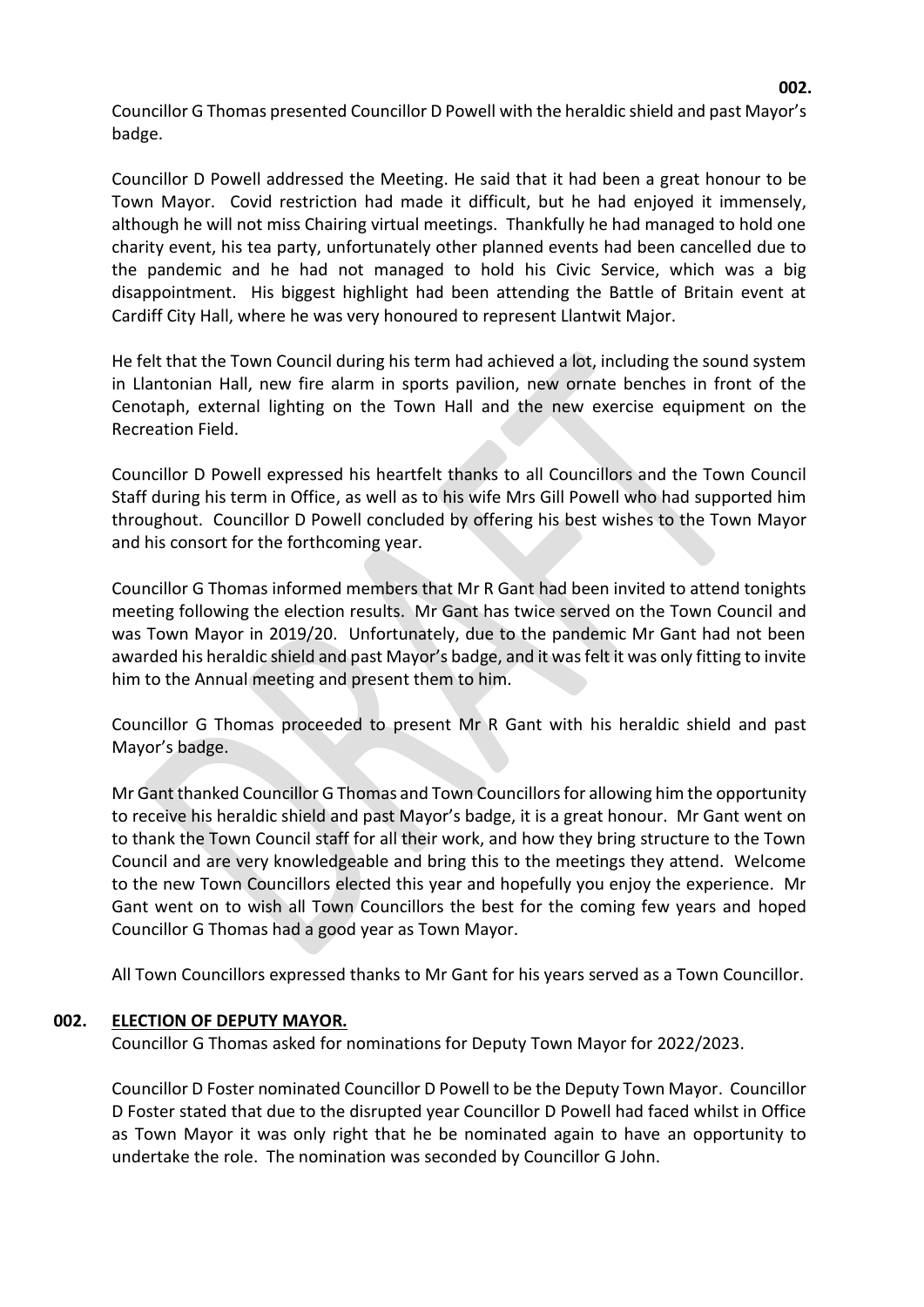**RESOLVED:** That Councillor D Powell be duly elected as Deputy Town Mayor for 2022/2023.

Councillor G Thomas presented Councillor D Powell with the Deputy Town Mayors chain.

Councillor G Thomas congratulated Councillor D Powell and stated he was sure they would work well together for the best of Llantwit Major, as they have during the previous 2 years.

#### **003**. **APOLOGIES**

.

There were no apologies.

#### **004. DECLARATIONS OF INTEREST.**

There were no Councillor Declaration of Interest

#### **005. MINUTES OF PREVIOUS ANNUAL MEETING.**

Councillors had previously been circulated with copies of the Minutes of the Annual Meeting held on 27<sup>th</sup> May 2021, which had been ratified at a Full Town Council meeting held on 24<sup>th</sup> June 2021. Noted.

#### **006. TO RECEIVE TERMS OF REFERENCE FOR EACH COMMITTEES/FORUMS**

Councillors had previously been circulated with copies of the Terms of Reference for Committees/Forums for review.

**RESOLVED**: That the Terms of Reference for Committees/Forums be accepted for 2022/2023.

#### **007. NOMINATIONS FOR REPRESENTATION ON COMMITTEES**

| <b>FINANCE AND</b><br><b>POLICY COMMITTEE;</b>                   | Chair;<br>Deputy Chairman;<br>Mr W Norman, Dr P Dickson, Mr D Powell. | Councillor Mr D Foster<br>Councillor Mr G John<br>Council Membership; 12 (excluding Chair & Deputy Chair)<br>Cllrs; Mrs G Hughes, Mrs S Hanks, Mr J Lewis, Mr E Williams, Mrs<br>J Norman, Mr G Morgan, Mr G Thomas, Dr D Ellis, Mr J Deakin,                            |
|------------------------------------------------------------------|-----------------------------------------------------------------------|--------------------------------------------------------------------------------------------------------------------------------------------------------------------------------------------------------------------------------------------------------------------------|
| <b>RECREATION</b><br><b>&amp; BUILDINGS</b><br><b>COMMITTEE:</b> | Chair;<br>J Deakin, Dr P Dickson, Mr W Norman.                        | <b>Councillor Mr D Powell</b><br>Deputy Chairman; Councillor Mr G Morgan<br>Council Membership; 12 (excluding Chair & Deputy Chair)<br>Cllrs; Mr G John, Mrs S Hanks, Mrs G Hughes, Mr E Williams, Mrs<br>J Norman, Mr D Foster, Mr G Thomas, Dr D Ellis, Mr J Lewis, Mr |
| <b>FOOTPATH</b><br><b>FORUM;</b>                                 | Chair;<br>Councillors;<br>plus outside representation                 | <b>Councillor D Powell</b><br>3 (excluding Chairman)<br>Cllrs; Mr G Morgan, Mr W Norman, Mr G Thomas                                                                                                                                                                     |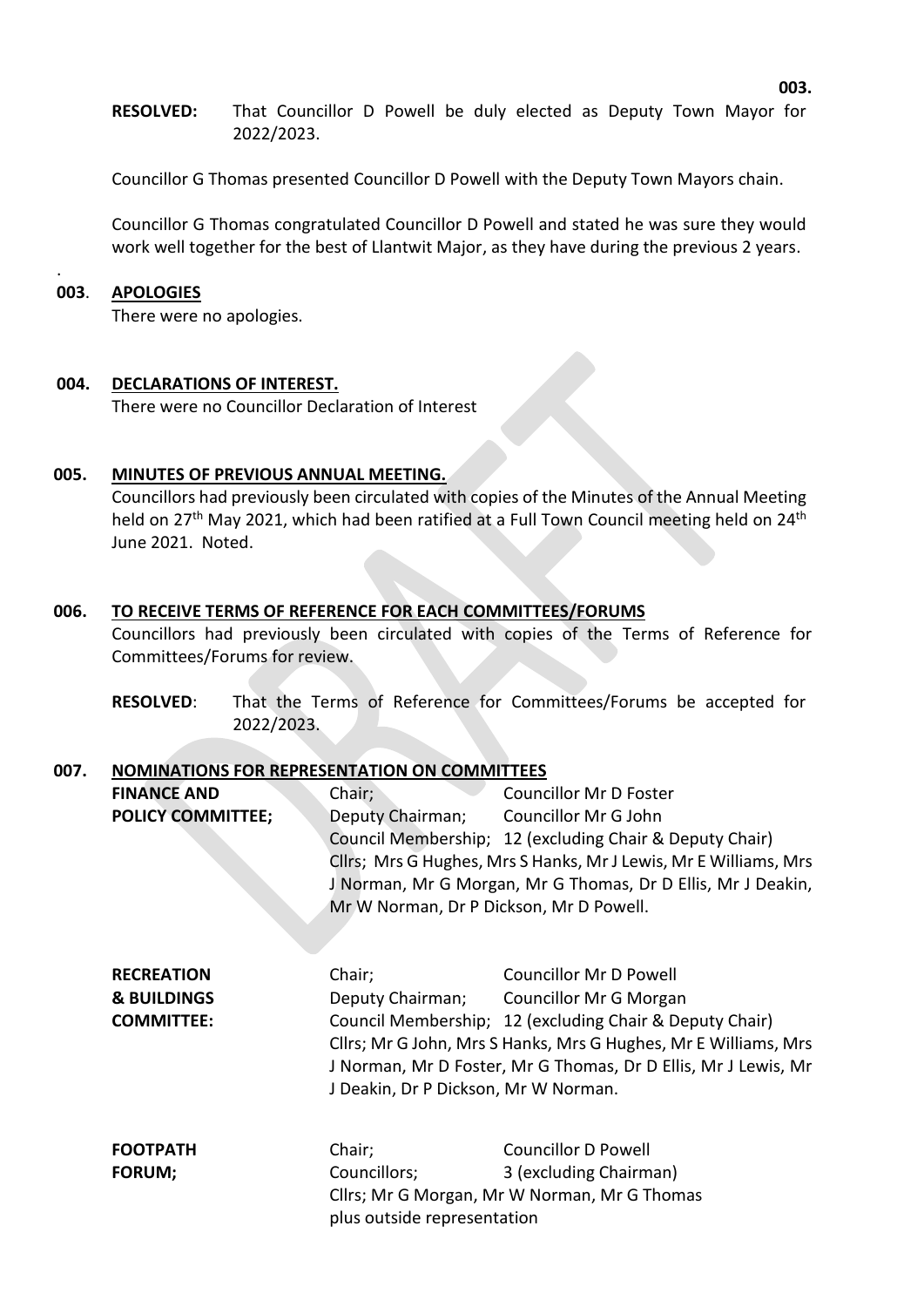|                                                       |                                                                                                        | 004.                                                                                                                                                                                                                  |
|-------------------------------------------------------|--------------------------------------------------------------------------------------------------------|-----------------------------------------------------------------------------------------------------------------------------------------------------------------------------------------------------------------------|
| <b>TOWN STUDY</b><br><b>STEERING</b><br><b>GROUP;</b> | Chair;<br>Powell, Mr D Foster<br>Plus outside representation.                                          | <b>Councillor G Morgan</b><br>Council Membership; 6 (excluding Chairman)<br>Cllrs. Mrs G Hughes, Mr G Thomas, Dr D Ellis, Mr J Lewis, Mr D                                                                            |
| <b>PLANNING</b><br><b>COMMITTEE;</b>                  | Chair;<br>Deputy Chairman;                                                                             | <b>Councillor Dr P Dickson</b><br><b>Councillor Mr D Powell</b><br>Council Membership; 4 (one from each Ward)<br>Cllrs. Mrs G Hughes, Mr G Morgan, Mr D Foster, Mr J Deakin                                           |
| <b>TOWN HALL</b><br><b>WORKING GROUP</b>              | Chair;<br>Mayor & Town Clerk<br>Powell, Mrs J Norman                                                   | <b>Councillor Mr D Foster</b><br>Council Membership; 6 (excluding Chairman) including Town<br>Cllrs; Mrs S Hanks, Mr J Deakin, Dr D Ellis, Mr G Thomas, Mr D                                                          |
| <b>YOUTH LINK</b><br><b>COUNCILLORS</b>               | <b>Councillor Mr G Morgan</b><br><b>Councillor Mr G Thomas</b><br><b>Councillor Mr J Lewis</b>         |                                                                                                                                                                                                                       |
| <b>CITIZEN AWARDS</b><br><b>PANEL;</b>                | Chair;<br>Council Membership; 5 + Town Mayor<br>Mr D Powell                                            | <b>Councillor Mrs S Hank</b><br>Cllrs; Mr G Thomas, Mr D Foster, Mr G Morgan, Mrs J Norman,                                                                                                                           |
| <b>FAIRTRADE;</b>                                     | Chair;<br>Council Membership; 2 including Chair<br>Cllrs; Mrs G Hughes<br>Plus outside representation. | <b>Councillor Dr D Ellis</b>                                                                                                                                                                                          |
| <b>SCHOOL GARDEN;</b>                                 |                                                                                                        | Chair; Town Mayor, Deputy Mayor, Past Mayor                                                                                                                                                                           |
| <b>5 YEAR PLAN</b><br><b>COMMITTEE;</b>               | Chair;                                                                                                 | Councillor Mr D Foster, Chair of Finance<br>Council Membership; 4 + Chair of Recreation & Buildings<br>Cllrs; Mr D Powell (Chair of & Recreation & Buildings), Mrs S<br>Hanks, Mr G Morgan, Mr G Thomas, Dr P Dickson |
| <b>ALLOTMENT</b><br><b>SUB-COMMITTEE:</b>             | Chair;<br>Council Membership; 4 (including chair)<br>Cllrs; Mr D Powell, Dr P Dickson, Mr D Foster     | <b>Councillor Mrs G Hughes</b>                                                                                                                                                                                        |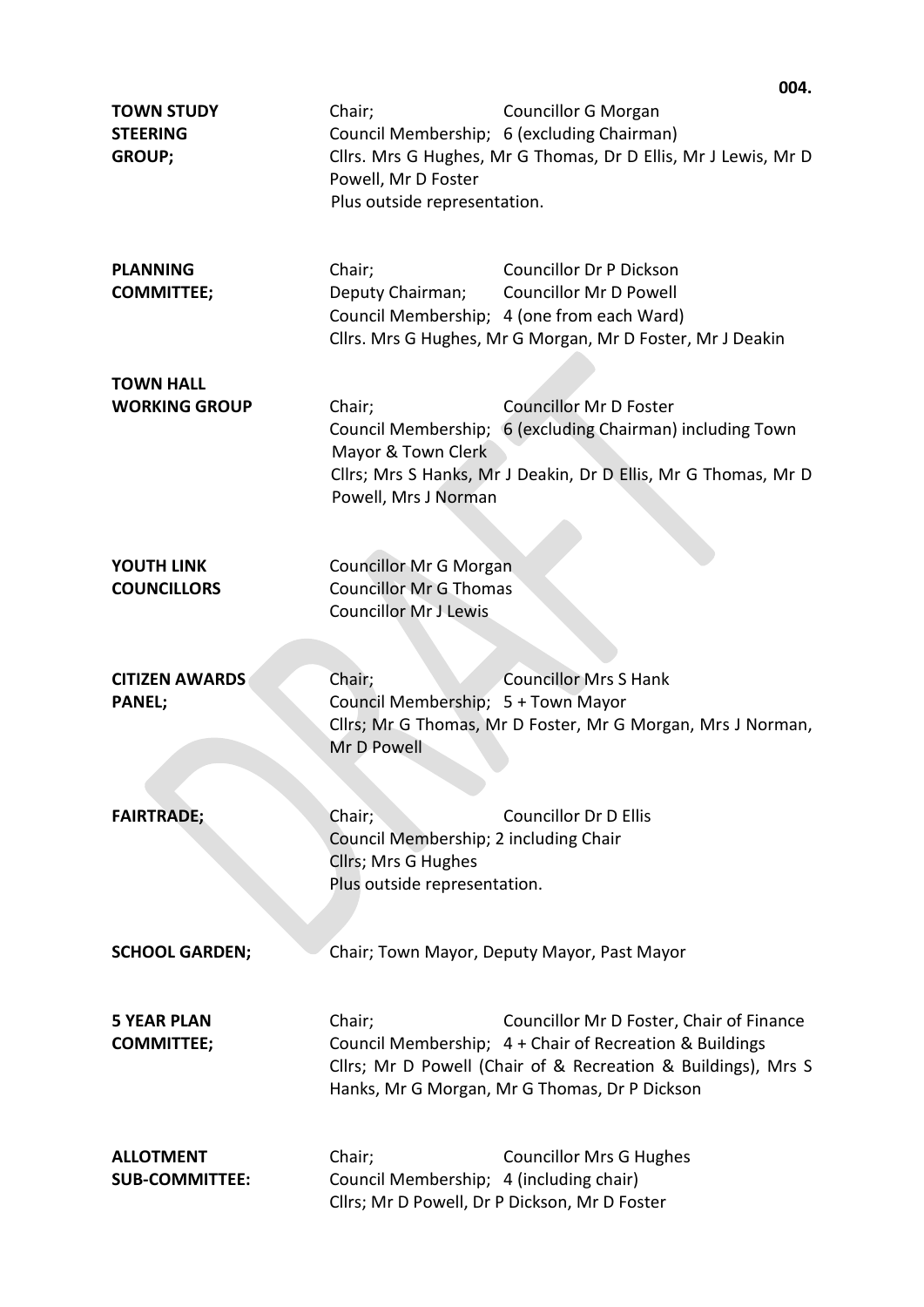| <b>BOWLS CLUB</b><br><b>SUB COMMITTEE;</b>        | Chair;<br>Council Membership; 3 (including chair)<br>Cllrs; Mr G Morgan, Mr D Foster | UU5,<br><b>Councillor Mr D Powell</b>                                                              |
|---------------------------------------------------|--------------------------------------------------------------------------------------|----------------------------------------------------------------------------------------------------|
| <b>TENNIS CLUB</b><br><b>SUB COMMITTEE;</b>       | Chair;<br>Council Membership; 3 (including chair)<br>Cllrs; Mr G Morgan, Mr D Foster | <b>Councillor Mr D Powell</b>                                                                      |
| <b>REMEMBRANCE DAY</b><br><b>COMMITTEE;</b>       | Chair;<br>Council Membership; 5 (including chair)<br>Norman                          | <b>Councillor Mr G Thomas</b><br>Cllrs; Mrs G Hughes, Mr D Powell, Dr D Ellis, Dr P Dickson, Mrs J |
| <b>APPEAL HEARING</b><br>(PERSONNEL)              | Councillor<br>Councillor<br>Councillor                                               |                                                                                                    |
| <b>APPEALS</b><br><b>COMMITTEE</b><br>(PERSONNEL) | Councillor<br>Councillor<br>Councillor                                               |                                                                                                    |
| <b>GREIVANCE</b><br><b>PANEL</b><br>(PERSONNEL)   | Councillor<br>Councillor<br>Councillor<br>Councillor<br>Councillor                   |                                                                                                    |
| <b>INTERVIEW</b><br><b>PANEL</b>                  | Councillor<br>Councillor<br>Councillor<br>Councillor<br>Councillor                   |                                                                                                    |
| <b>RESOLVED:</b>                                  |                                                                                      | That the Appeals Hearing, Appeals Committee, Interview Panel and Grievance                         |

ig, Appeals Committee, Panel be held in abeyance until a time when they are needed to meet.

# **008. COUNCILLORS AS REPRESENTATIVES ON OUTSIDE BODIES/COMMITTEES. LLANTWIT MAJOR** Councillor 1;

- **LIFEGUARDS**; Substitute if required.
- **RESOLVED:** That no representatives be elected to sit on the Llantwit Major Lifeguards Committee
- **CHARITIES;** Councillor 1; Councillor Dr D Ellis Councillor 2; Councillor G Hughes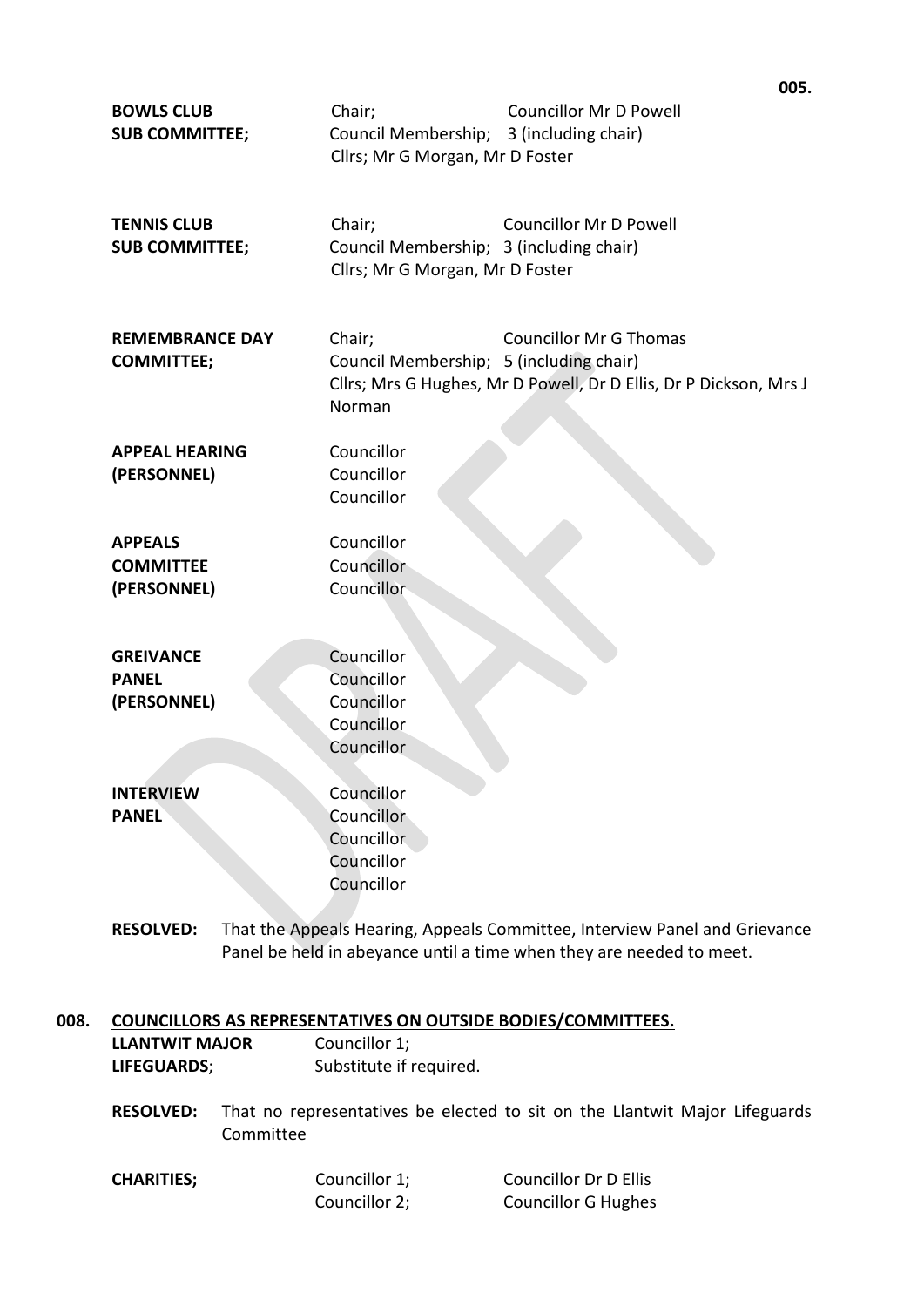| <b>VALE OF GLAM</b><br><b>COUNCIL</b><br><b>COMMUNITY</b><br><b>LIAISON COMMITTEE;</b> | Councillor 1;<br>Councillor 2; | <b>Councillor G Thomas</b><br><b>Councillor W Norman</b>                      |
|----------------------------------------------------------------------------------------|--------------------------------|-------------------------------------------------------------------------------|
| <b>LLANILLTYD</b>                                                                      | Councillor 1;                  | <b>Councillor Mrs J Norman</b>                                                |
| <b>FAWR IN FLOWER;</b>                                                                 | Councillor 2;                  | <b>Councillor Mr J Deakin</b>                                                 |
| <b>GOOD NEIGHBOUR</b>                                                                  | Councillor 1;                  | <b>Councillor Dr D Ellis</b>                                                  |
| <b>SCHEME STEERING</b><br><b>GROUP;</b>                                                | Councillor 2;                  | <b>Councillor Mr J Deakin</b>                                                 |
|                                                                                        |                                |                                                                               |
| <b>POWER STATION</b><br><b>LIAISON GROUP;</b>                                          |                                |                                                                               |
| <b>RESOLVED:</b>                                                                       |                                | That no representatives be elected to sit on the Power Station Liaison Group. |
| <b>PUBWATCH;</b>                                                                       | Councillor 1;                  | <b>Councillor Mr G Thomas</b>                                                 |
| <b>P.A.C.T.</b>                                                                        | Councillor 1;                  | <b>Councillor Dr D Ellis</b>                                                  |
| <b>FRIENDS OF</b>                                                                      | Councillor 1;                  | <b>Councillor Mr D Powell</b>                                                 |
| <b>GLAMORGAN</b><br><b>HERITAGE COAST;</b>                                             | Councillor 2;                  | <b>Councillor Dr P Dickson</b>                                                |
| <b>LLANTWIT MAJOR</b>                                                                  | Councillor 1;                  | <b>Councillor Mrs G Hughes</b>                                                |
| <b>CHAMBER OF</b><br><b>TRADE</b>                                                      | Councillor 2;                  | <b>Councillor Mrs S Hanks</b>                                                 |
| <b>CHRISTMAS LIGHT</b>                                                                 | Councillor 1;                  | <b>Councillor Mr G Thomas</b>                                                 |
| <b>COMMITTEE;</b>                                                                      | Councillor 2;                  | <b>Councillor Mr D Powell</b>                                                 |
| <b>TOWN TWINNING</b>                                                                   | Councillor 1;                  | <b>Councillor Dr D Ellis</b>                                                  |
| <b>ASSOCIATION</b>                                                                     | Councillor 2;                  | <b>Councillor Mrs G Hughes</b>                                                |

# **009. MINOR AUTHORITY REPRESENTATION ON VALE PRIMARY SCHOOL GOVERNING BODIES**

| ST. ILLTYD'S                | <b>Councillor Mr D Foster</b>                   |
|-----------------------------|-------------------------------------------------|
| <b>JUNIOR &amp; INFANT;</b> | (until November 2022)                           |
|                             | shared position with Llanmaes Community Council |